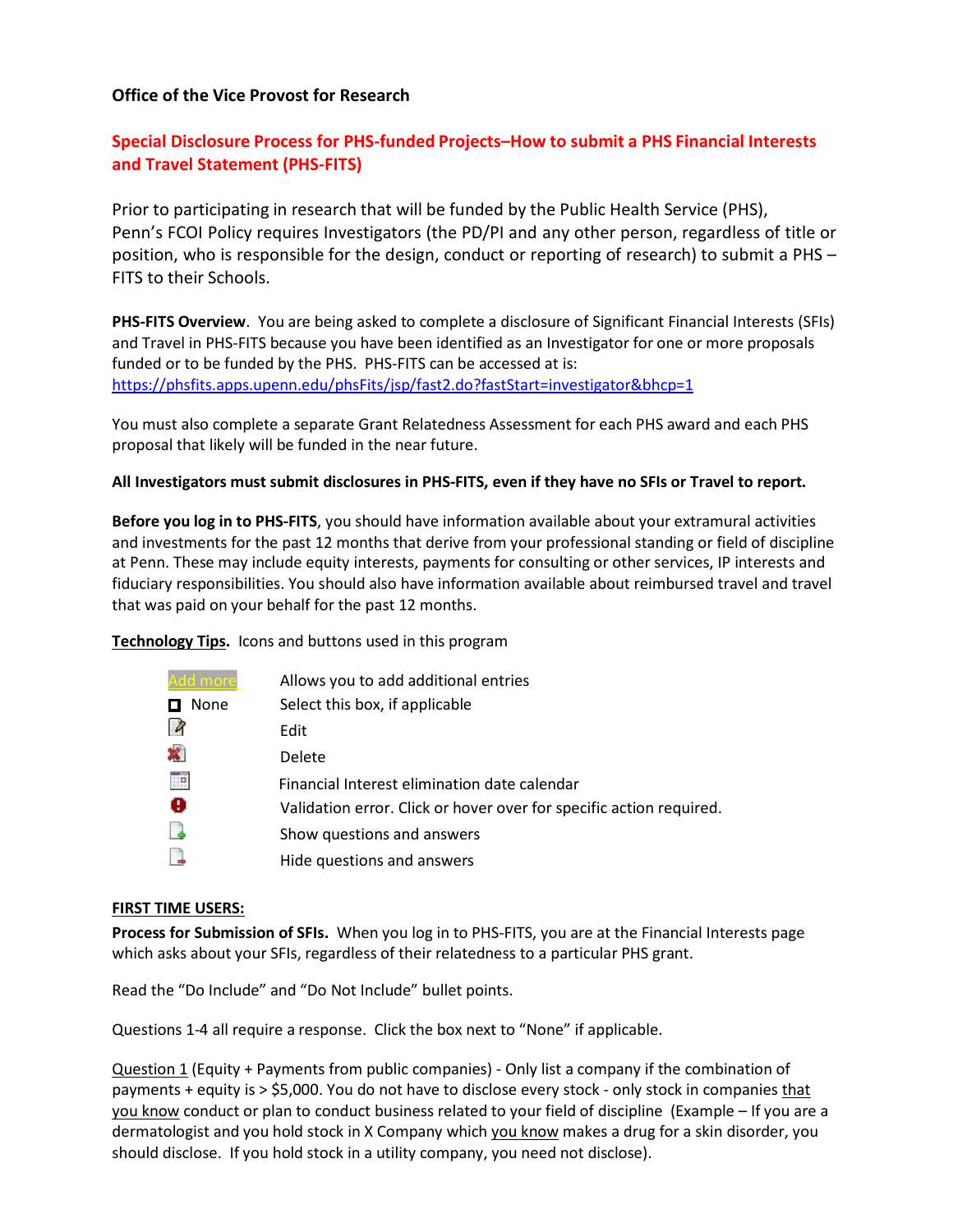Question 2 (Payments from outside entities) - List any entities not listed under Question 1 from which you receive payments > \$5,000. You may have disclosed such relationships in your School's annual extramural report and typically would have received a 1099 from each entity.

Question 3 (Equity in private companies) - You only must disclose equity held in your own name and not your inventor's share of the equity pool held by Penn per the University's Patent Policy.

Question 4 (IP not assigned to Penn) - Do not provide \$ received – just describe the IP.

Save your answers by clicking "Submit/Certify" or clear your answers and start over by clicking "Clear."

**Process for Submission of Travel.** You are required to list travel within the past 12 months regardless of its value, and even if you have not reported any SFIs under the Financial Interests page. If you have no travel to report, click "None. (I have no reimbursed or sponsored travel to report.)"

Read the "Do Not List" bullet points.

You may aggregate travel if sponsored by the same entity for the same purpose and same destination. Otherwise, each trip must be entered on its own line.

For Destination, you do not need to list travel within the Philadelphia metropolitan area.

Save your answers by clicking "Submit/Certify" or clear your answers and start over by clicking "Clear."

You will be asked whether you wish to complete a Grant Relatedness Assessment for any PHS award that is funded or will be funded in the near future. Otherwise, you may log out of PHS-FITS.

## **Process for Submission of Grant Relatedness Assessments**

You must submit a separate Grant Relatedness Assessment for each PHS award and each PHS proposal that likely will be funded in the near future. You do not need to submit a Grant Relatedness Assessment on proposals that are unlikely to be funded (but you still must have an up to date disclosure of your SFIs and Travel at the time of proposal submission). You only need to submit one Grant Relatedness Assessment for each grant which only requires updating for a change in circumstances (see Update Requirements, below).

Enter your 8-digit ORS Institution # and click "Find." The information for this grant will populate and 5 questions will appear. If you do not know the correct institution number, check with your Business Administrator.

Answer questions 1-5 as they apply to a particular grant. All questions require a response.

Questions 1-2 (related to entities listed under the Financial Interests page) - By clicking Yes to questions 1 or 2, you can view the entities you identified.

Question 3 (Fiduciary role) - You may identify a company, even if not listed under the Financial Interests page.

Question 4 (IP not assigned to Penn) - Only check Yes if you received any payments during the last 12 months.

Question 5 (Clinical Trial IP) - Check Yes if this research is a Clinical Trial (any research study that prospectively assigns human participants or groups of humans to one or more health-related interventions to evaluate the effects on health outcomes) and you are an inventor or otherwise have a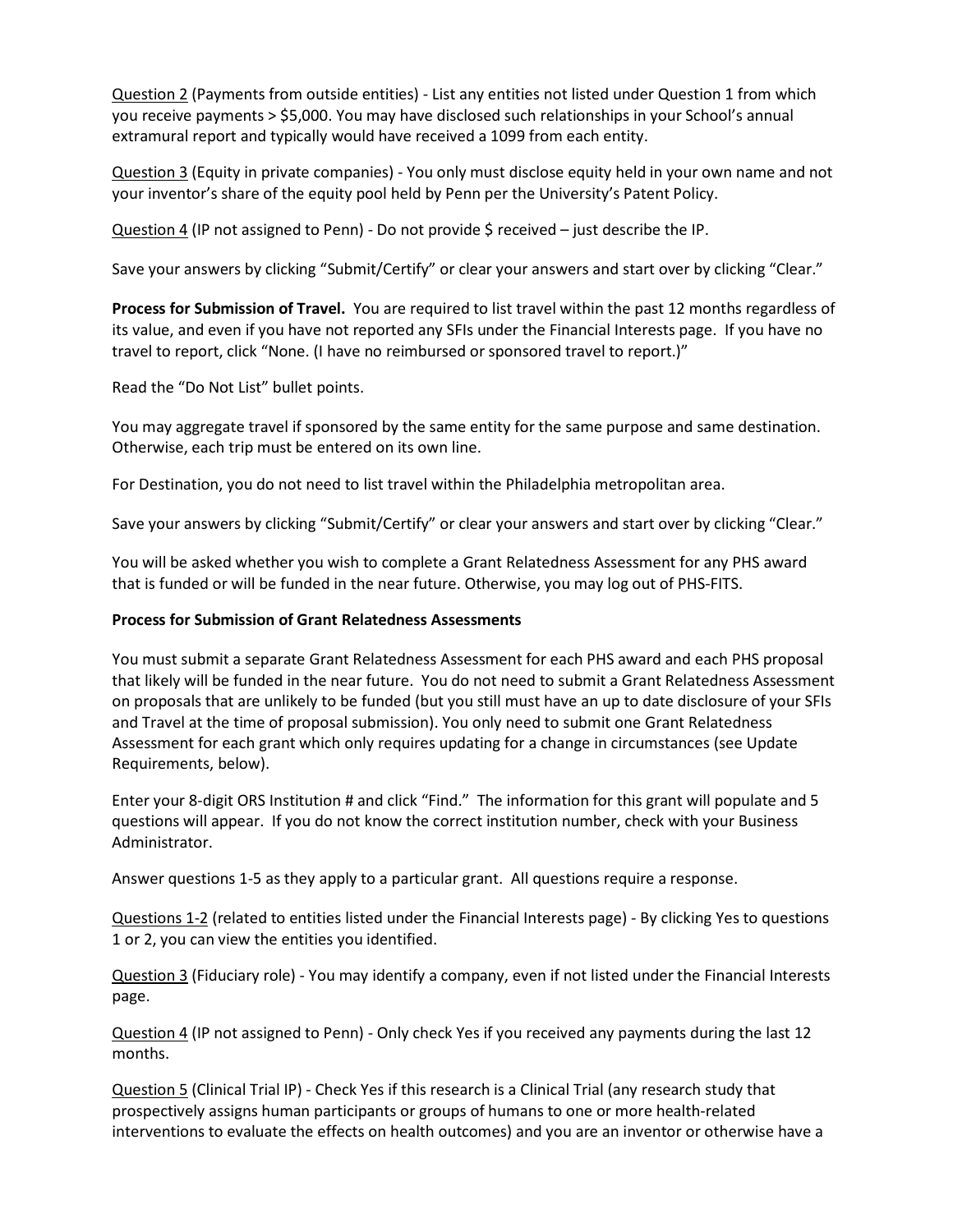financial interest in the IP that is a focus of this research, regardless of whether it has been licensed and even if owned by Penn.

You may "Save as Draft" and complete at another time. Otherwise, certify your answers by clicking "Submit/Certify." You will now see a "submission date" for this grant in the list of grants.

If you wish to submit Grant Relatedness Assessments for additional grants, click "New Grant" highlighted in yellow. Otherwise, you may log out.

**RETURN USERS:** When you log in, you are at the Financial Interests tab.

If you wish to complete a Grant Relatedness Assessment for a specific awarded grant or one that is likely to be funded in the near future, you must first re-certify or update your Financial Interests for the past 12 months and click "Submit/Certify." Next, you must re-certify or update your Travel (under the Sponsored Travel tab) to reflect the past 12 months and click "Submit/Certify." Then click the Grant Relatedness tab.

To delete a financial interest, click on the "FI elimination date" calendar icon. Do not delete any currently held equity or any entity from which you received payments within the past 12 months.

**What happens after submission of my Grant Relatedness Assessment?** You will receive an email from your School's FCOI officer if additional information or action is required, if you must submit a more specific disclosure to the Office of the Vice Provost for Research in FIDES, or if no further action is required.

## **Update Requirements.**

**New SFIs.** You must update your SFIs within 30 days of discovering or acquiring a new SFI not previously reported in PHS-FITS. You also must update all your Grant Relatedness Assessments for all awarded grants to assess possible relatedness of each grant to this new SFI.

**Change in Relatedness.** If a previously reported SFI that was unrelated to one or more grants becomes related, you must update your Grants Relatedness Assessment(s) for the relevant grant(s). For example, if you reported payments from GSK that were unrelated to any grant and now GSK is providing a study drug for one grant, you must update your Grant Relatedness Assessment for that grant.

**New PHS proposals / awards** (including transfer of a grant from another institution to Penn). You must update / re-certify your SFIs and Travel and then complete a Grant Relatedness Assessment for every PHS award or proposal likely to be funded in the near future.

## **Annual Certification of SFIs and Travel in PHS-FITS**

If you are an Investigator participating in PHS-funded research, you must annually recertify the accuracy of your Financial Interests and Travel in PHS-FITS. You must do this regardless of when you last disclosed and even if you have no financial interests or travel to report. **You do not need to recertify any Grant Relatedness Assessments unless you add a new Financial Interest** (See #8 below).

If you receive a notice that your annual certification is due, please log in to PHS-FITS at

<https://phsfits.apps.upenn.edu/phsFits/jsp/fast2.do?fastStart=investigator&bhcp=1>

Once you have logged in, please follow the directions below.

1) Click on the Financial Interests tab and review your responses to the 4 questions.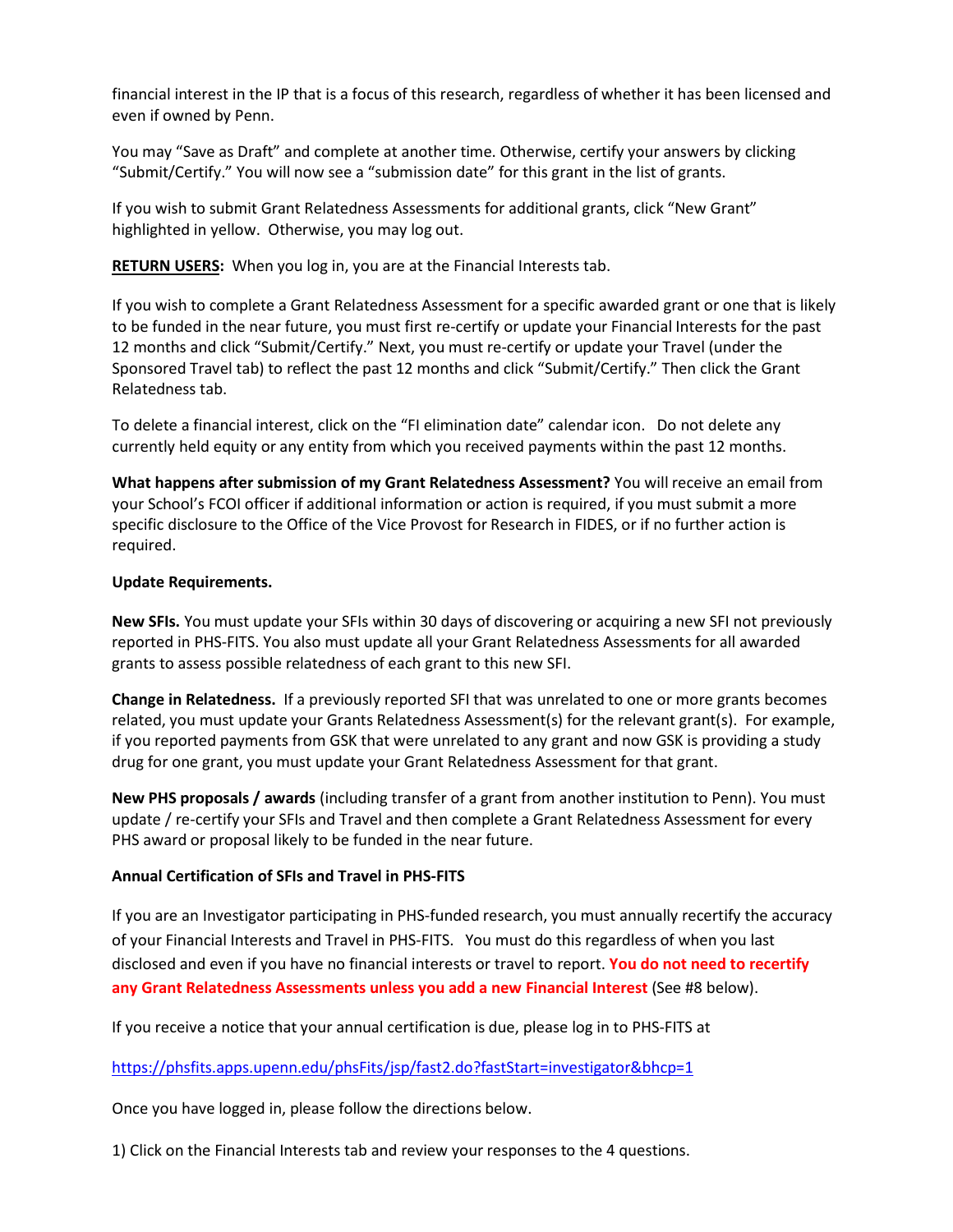2) If there is no change, click Submit/Certify and OK.

3) If you have a new financial interest that requires disclosure (see, "Do and Do not include" instructions on the page):

a) If you previously checked "None" for that question, uncheck the "None" box and complete the box / boxes next to the "Add More" icon in the space provided.

b) If you already have one or more financial interests listed for a question, click on "Add more" and add the new financial interest in the space provided.

4) If you wish to eliminate a financial interest, choose the date eliminated using the calendar icon under "FI elimination date."

5) Click "Submit/ Certify" and "OK."

6) Click on the Sponsored Travel tab.

a) If you have no new travel that requires reporting (travel within past 12 months not previously listed), click "Submit/Certify" and "OK."

b) If you have new travel to report, uncheck the "None" box (if "None" was previously checked) and enter the travel in the space next to "Add more" or if there is already travel listed, click "Add more" and add new Travel.

c) If you want to remove travel that occurred over 12 months ago, click the Edit icon and then change the Trips # and Total days # as appropriate (e.g. 0 / 0 if all trips were greater than 12 months ago). You may also make an entry in the Comments section (e.g. travel > 12 months old).

7) Click "Submit/ Certify" and "OK."

**You have completed your annual certification of Financial Interests and Travel.** If you have not added a new financial interest, you may log out. **DO NOT CLICK ON THE GRANT RELATEDNESS TAB.**

8) **If you have added a new Financial Interest**, you have 2 options:

a) Click on the Grant Relatedness tab now to update your Assessment of Relatedness for each of your awarded grants, or

b) Wait until you receive an email requesting that you update your Assessment of Relatedness for the grants listed in the email. Then log in to PHS-FITS and click on the Grant Relatedness tab.

Instructions for Updating Grant Relatedness

- Click on the edit icon for the first grant listed in the email.
- Review your responses to the 5 questions as they apply to each of your disclosed financial interests, including the new financial interest.
- If no changes to your responses are required, click Submit/ Certify and OK. Otherwise, make any required changes and then click Submit/ Certify and OK.
- Repeat the above for each grant listed in the email.
- Click logout.

## **Other event triggers for completion of PHS-FITS:**

- At time of IRB protocol submission if PHS-funded if a Grant Relatedness Assessment was not previously submitted for this grant
- Upon being added as an Investigator to an ongoing project
- As required in any communication from the Office of the Vice Provost for Research, your School, or the University

#### **Other things to know about PHS-FITS**